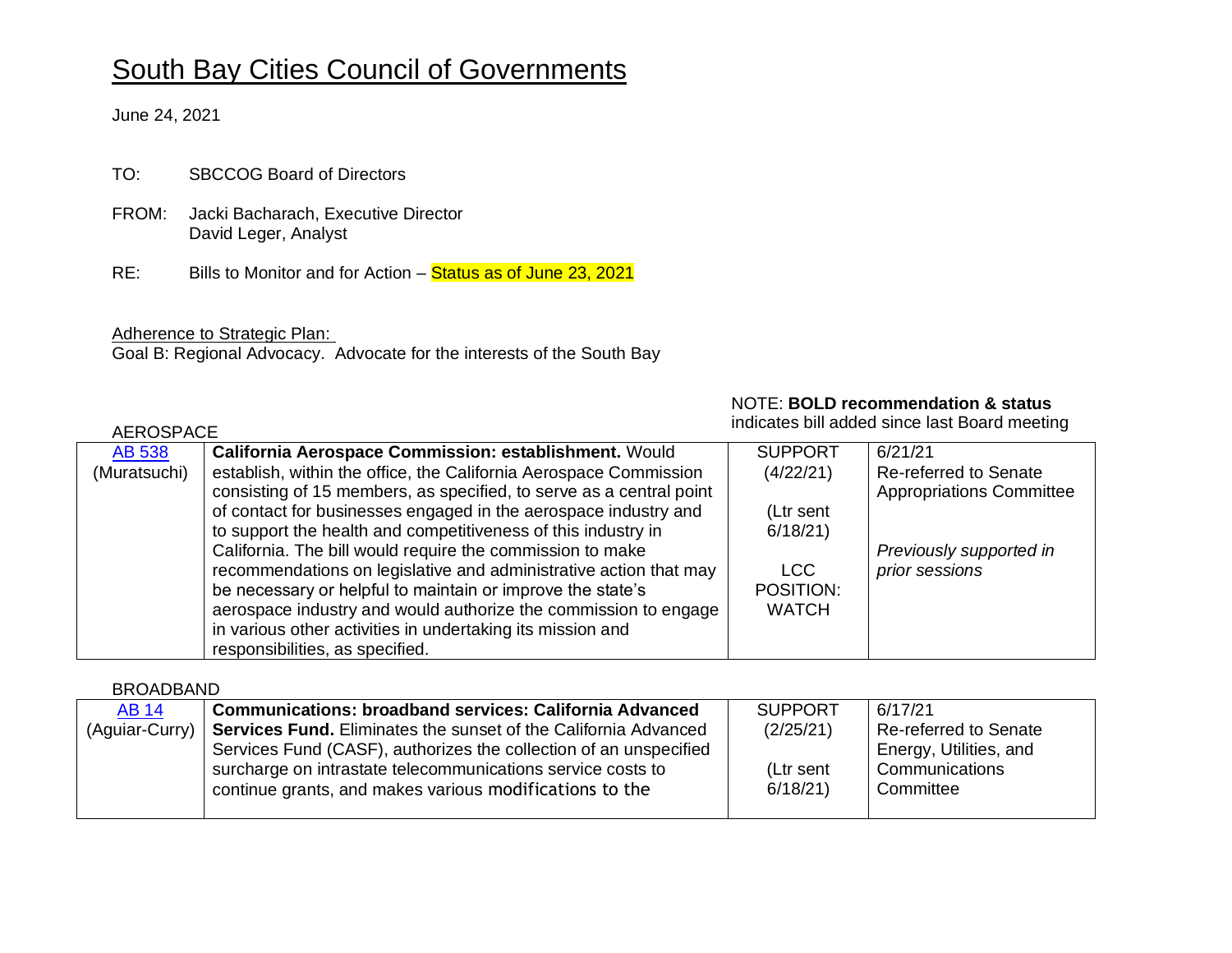|                          | program including redefining unserved households and<br>prioritizing grant disbursements                                                                                                                                                                                                                                                                                                                                                                                                                                                                                                                                                                                                                                                                                                                                                                                                                                                                                                                                                                        | <b>LCC</b><br>POSITION:<br><b>SUPPORT</b>                                                        |                                                                                           |
|--------------------------|-----------------------------------------------------------------------------------------------------------------------------------------------------------------------------------------------------------------------------------------------------------------------------------------------------------------------------------------------------------------------------------------------------------------------------------------------------------------------------------------------------------------------------------------------------------------------------------------------------------------------------------------------------------------------------------------------------------------------------------------------------------------------------------------------------------------------------------------------------------------------------------------------------------------------------------------------------------------------------------------------------------------------------------------------------------------|--------------------------------------------------------------------------------------------------|-------------------------------------------------------------------------------------------|
| <b>AB 41</b><br>(Wood)   | <b>Broadband Infrastructure.</b> Would state the intent of the<br>Legislature to enact future legislation that will improve California's<br>"Dig Once" policy and expedite the deployment of broadband<br>infrastructure in communities that are currently unserved and<br>underserved.                                                                                                                                                                                                                                                                                                                                                                                                                                                                                                                                                                                                                                                                                                                                                                         | <b>SUPPORT</b><br>(3/8/21)<br>(Ltr sent<br>6/18/21<br><b>LCC</b><br>POSITION:<br><b>WATCH</b>    | 6/17/21<br>Re-referred to Senate<br>Energy, Utilities, and<br>Communications<br>Committee |
| <b>SB4</b><br>(Gonzalez) | <b>Communications: California Advanced Services Fund.</b><br>Would require the Governor's Office of Business and Economic<br>Development, known as "GO-Biz, to coordinate with other relevant<br>state and local agencies and national organizations to explore<br>ways to facilitate streamlining of local land use approvals and<br>construction permit processes for projects related to broadband<br>infrastructure deployment and connectivity.                                                                                                                                                                                                                                                                                                                                                                                                                                                                                                                                                                                                            | <b>SUPPORT</b><br>(2/25/21)<br>(Ltr sent<br>6/18/21<br><b>LCC</b><br>POSITION:<br><b>SUPPORT</b> | 6/10/21<br>Referred to Assembly<br>Communications and<br><b>Conveyance Committee</b>      |
| <b>SB 556</b><br>(Dodd)  | Street light poles, traffic signal poles, utility poles, and<br>support structures: attachments. This bill would prohibit a local<br>government or local publicly owned electric utility from<br>unreasonably denying the leasing or licensing of its street light<br>poles or traffic signal poles to communications service providers<br>for the purpose of placing small wireless facilities on those poles.<br>The bill would require that street light poles and traffic signal poles<br>be made available for the placement of small wireless facilities<br>under fair, reasonable, and nondiscriminatory fees, subject to<br>specified requirements, consistent with a specified decision of the<br>Federal Communications Commission. The bill would specify time<br>periods for various actions relative to requests for placement of a<br>small wireless facility by a communications service provider on a<br>street light pole or traffic signal pole. By placing additional<br>requirements upon local publicly owned electric utilities and local | <b>OPPOSE</b><br>(4/12/21)<br>(Ltr sent<br>6/18/21<br><b>LCC</b><br>POSITION:<br><b>OPPOSE</b>   | 6/10/21<br>Re-referred to Assembly<br>Communications and<br><b>Conveyance Committee</b>   |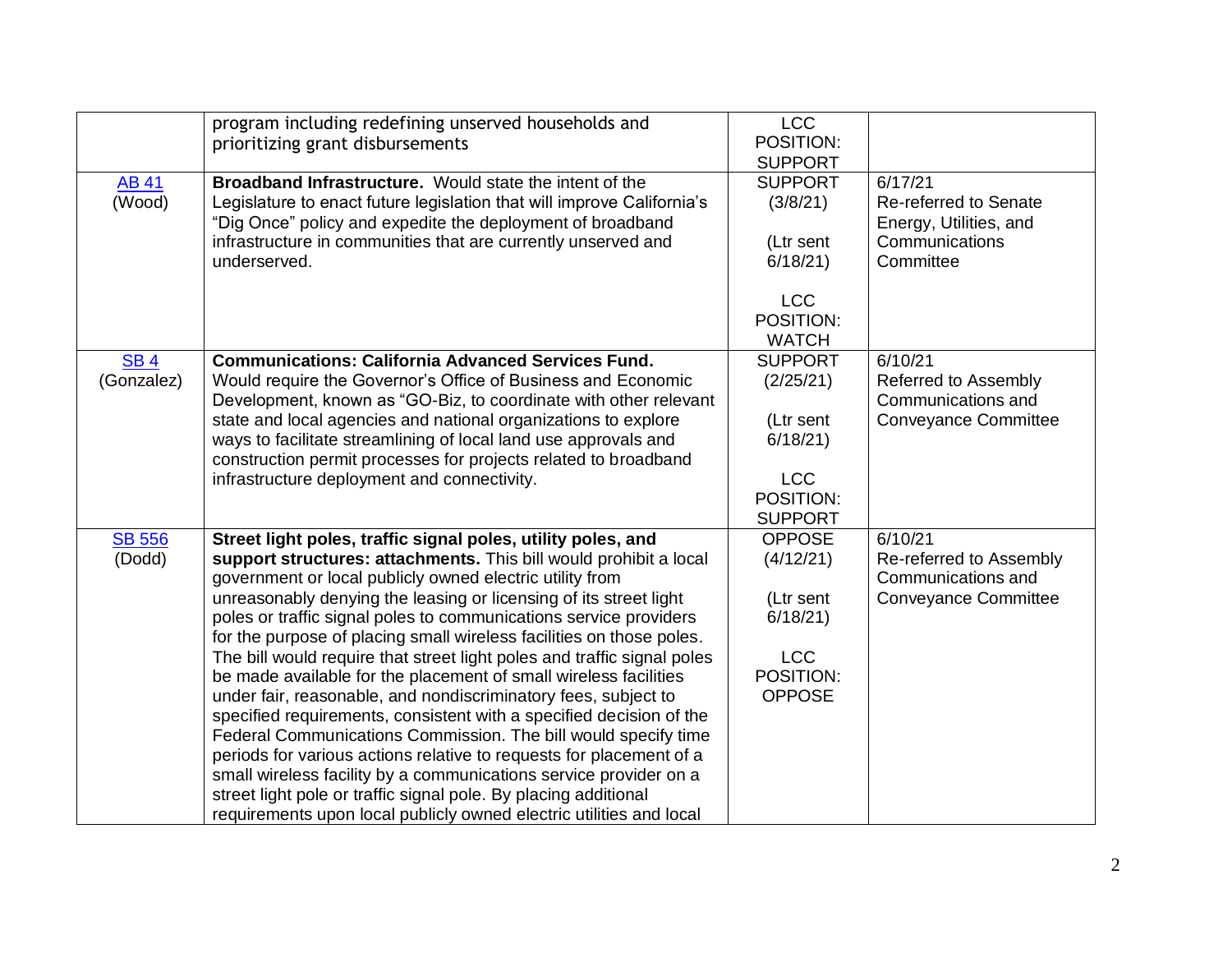| governments, the bill would impose a state-mandated local<br>program, but the bill would provide that no reimbursement is |  |
|---------------------------------------------------------------------------------------------------------------------------|--|
| reauired.                                                                                                                 |  |

### ENVIRONMENT

| <b>AB78</b>              | San Gabriel and Lower Los Angeles Rivers & Mountains                                                                                                                                                                                                                                                                                                                                                                                           | <b>SUPPORT</b>                                                                                 | 6/9/21                                                             |
|--------------------------|------------------------------------------------------------------------------------------------------------------------------------------------------------------------------------------------------------------------------------------------------------------------------------------------------------------------------------------------------------------------------------------------------------------------------------------------|------------------------------------------------------------------------------------------------|--------------------------------------------------------------------|
| (O'Donnell)              | Conservancy: territory: Dominguez Channel watershed &                                                                                                                                                                                                                                                                                                                                                                                          | (12/14/20)                                                                                     | <b>Referred to Senate Natural</b>                                  |
|                          | Santa Catalina Island. Existing law establishes the San Gabriel                                                                                                                                                                                                                                                                                                                                                                                |                                                                                                | Resources & Water                                                  |
| Co-author -              | and Lower Los Angeles Rivers and Mountains Conservancy in the                                                                                                                                                                                                                                                                                                                                                                                  | (Ltr sent                                                                                      | Committee                                                          |
| Gipson                   | Natural Resources Agency and prescribes the functions and duties                                                                                                                                                                                                                                                                                                                                                                               | 6/18/21                                                                                        |                                                                    |
|                          | of the conservancy with regard to the protection, preservation, and                                                                                                                                                                                                                                                                                                                                                                            |                                                                                                |                                                                    |
|                          | enhancement of specified areas of the Counties of Los Angeles and                                                                                                                                                                                                                                                                                                                                                                              |                                                                                                | Previously supported in last                                       |
|                          | Orange located along the San Gabriel River and the lower Los                                                                                                                                                                                                                                                                                                                                                                                   |                                                                                                | session                                                            |
|                          | Angeles River and tributaries along those rivers. Existing law, for                                                                                                                                                                                                                                                                                                                                                                            |                                                                                                |                                                                    |
|                          | purposes of those provisions, defines "territory" to mean the territory                                                                                                                                                                                                                                                                                                                                                                        |                                                                                                |                                                                    |
|                          | of the conservancy that consists of those portions of the Counties of                                                                                                                                                                                                                                                                                                                                                                          |                                                                                                |                                                                    |
|                          | Los Angeles and Orange located within the San Gabriel River and                                                                                                                                                                                                                                                                                                                                                                                |                                                                                                |                                                                    |
|                          | its tributaries, the lower Los Angeles River and its tributaries, and                                                                                                                                                                                                                                                                                                                                                                          |                                                                                                |                                                                    |
|                          | the San Gabriel Mountains, as described.                                                                                                                                                                                                                                                                                                                                                                                                       |                                                                                                |                                                                    |
|                          | This bill would additionally include the Dominguez Channel                                                                                                                                                                                                                                                                                                                                                                                     |                                                                                                |                                                                    |
|                          | watershed and Santa Catalina Island, as described, within that                                                                                                                                                                                                                                                                                                                                                                                 |                                                                                                |                                                                    |
|                          | definition of territory, and would make various related changes to                                                                                                                                                                                                                                                                                                                                                                             |                                                                                                |                                                                    |
|                          | the boundaries of that territory.                                                                                                                                                                                                                                                                                                                                                                                                              |                                                                                                |                                                                    |
|                          | This bill would require the conservancy to update the San Gabriel                                                                                                                                                                                                                                                                                                                                                                              |                                                                                                |                                                                    |
|                          |                                                                                                                                                                                                                                                                                                                                                                                                                                                |                                                                                                |                                                                    |
|                          |                                                                                                                                                                                                                                                                                                                                                                                                                                                |                                                                                                |                                                                    |
|                          |                                                                                                                                                                                                                                                                                                                                                                                                                                                |                                                                                                |                                                                    |
|                          | the                                                                                                                                                                                                                                                                                                                                                                                                                                            |                                                                                                | 6/22/21                                                            |
|                          |                                                                                                                                                                                                                                                                                                                                                                                                                                                |                                                                                                |                                                                    |
|                          |                                                                                                                                                                                                                                                                                                                                                                                                                                                |                                                                                                |                                                                    |
|                          |                                                                                                                                                                                                                                                                                                                                                                                                                                                |                                                                                                |                                                                    |
|                          |                                                                                                                                                                                                                                                                                                                                                                                                                                                |                                                                                                |                                                                    |
|                          |                                                                                                                                                                                                                                                                                                                                                                                                                                                |                                                                                                |                                                                    |
|                          |                                                                                                                                                                                                                                                                                                                                                                                                                                                |                                                                                                |                                                                    |
|                          |                                                                                                                                                                                                                                                                                                                                                                                                                                                |                                                                                                |                                                                    |
|                          |                                                                                                                                                                                                                                                                                                                                                                                                                                                |                                                                                                |                                                                    |
| <b>AB 246</b><br>(Quirk) | and Lower Los Angeles Parkway and Open Space Plan to include<br>the priorities for conservation and enhanced public use within the<br>Dominguez Channel watershed and Santa Catalina Island.<br><b>Contractors: disciplinary actions.</b> Would<br>authorize<br>Contractors' State License Board to include illegal dumping to the<br>list of violations that constitute a cause for disciplinary action against<br>a contractor by the Board. | <b>SUPPORT</b><br>(4/12/21)<br>(Ltr sent<br>6/18/21<br><b>LCC</b><br>POSITION:<br><b>WATCH</b> | Read second time.<br><b>Ordered to Senate Consent</b><br>Calendar. |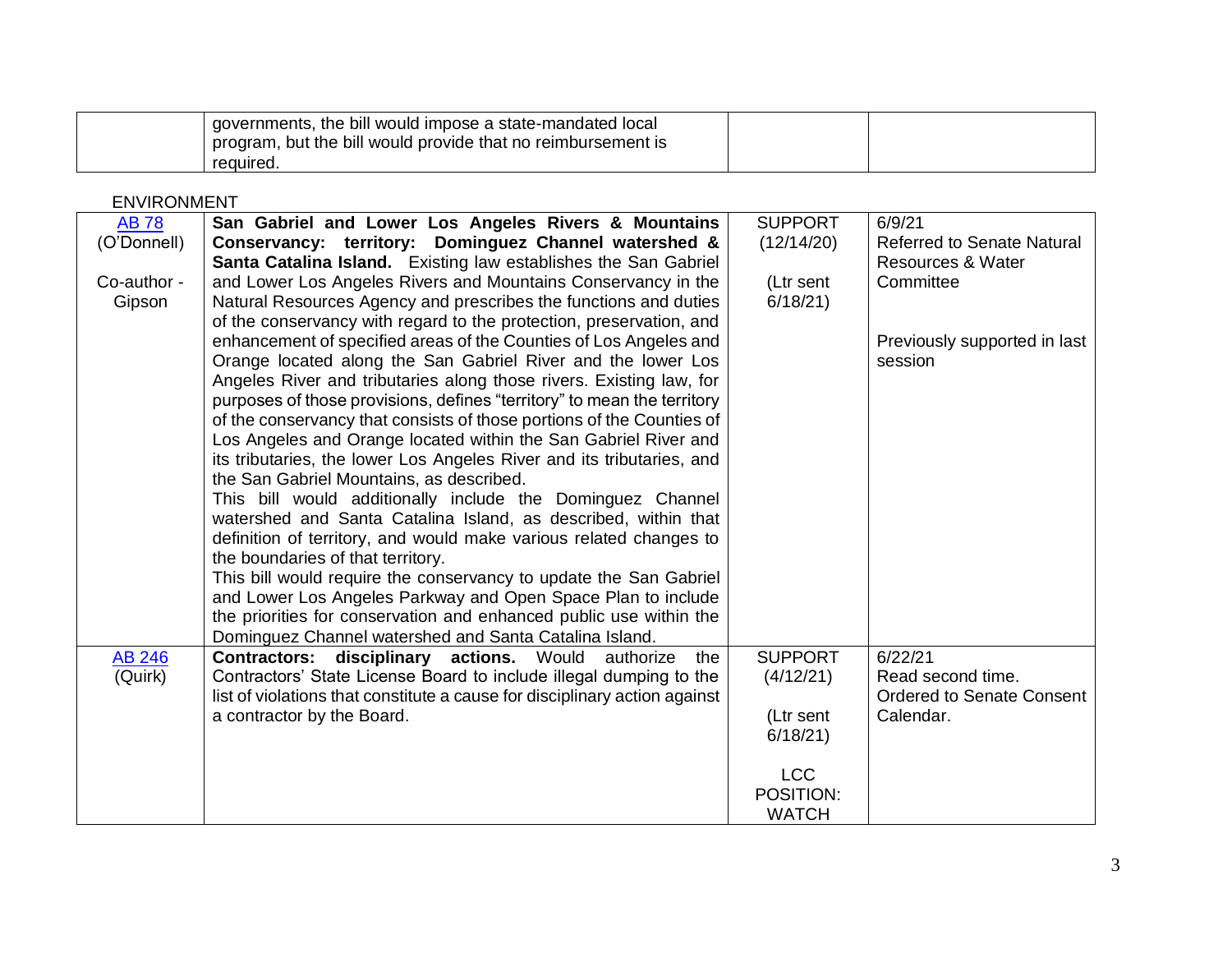| <b>SB 83</b>  | California Infrastructure and Economic Development Bank:                                                                   | <b>SUPPORT</b>          | 6/3/21                      |
|---------------|----------------------------------------------------------------------------------------------------------------------------|-------------------------|-----------------------------|
| (Allen)       | Sea Level Rise Revolving Loan Program. Would create the Sea                                                                | (2/25/21)               | Referred to Assembly        |
|               | Level Rise Revolving Loan Program within the I-Bank to provide                                                             |                         | <b>Natural Resources</b>    |
|               | low-interest loans to local jurisdictions for the purchase of coastal                                                      | (Ltr sent               | Committee                   |
|               | properties in their jurisdictions identified as vulnerable coastal                                                         | 6/18/21                 |                             |
|               | property. Would require the California Coastal Commission, before                                                          |                         |                             |
|               | January 1, 2023, in consultation with the California Coastal                                                               | <b>LCC</b>              |                             |
|               | Commission, the State Lands Commission, and any other                                                                      | POSITION:               |                             |
|               | applicable state, federal, and local entities with relevant jurisdiction                                                   | <b>WATCH</b>            |                             |
|               | and expertise, to determine criteria and guidelines for the                                                                |                         |                             |
|               | identification of vulnerable coastal properties eligible<br>for                                                            |                         |                             |
|               | participation in the program. Would authorize specified local                                                              |                         |                             |
|               | jurisdictions to apply for, and be awarded, a low-interest loan under                                                      |                         |                             |
|               | the program if the local jurisdiction develops and submits to the bank                                                     |                         |                             |
|               | a vulnerable coastal property plan.                                                                                        |                         |                             |
| <b>SB 612</b> | Electrical corporations and other load-serving entities:                                                                   | <b>SUPPORT</b>          | 6/10/21                     |
| (Portantino)  | allocation of legacy resources. Would ensure CCA customers                                                                 | (4/22/21)               | Referred to Assembly        |
|               | receive fair and equal access to the benefits and resources that all                                                       |                         | <b>Utilities and Energy</b> |
|               | customers pay for and would ensure these legacy contracts are                                                              | (Ltr sent               | Committee                   |
|               | managed in a way to maximize benefits for everyone. CCA                                                                    | 6/18/21                 |                             |
|               | customers continue to pay for resources (energy) procured on their                                                         |                         |                             |
|               | behalf through the power charge indifference adjustment but receive                                                        | <b>LCC</b><br>POSITION: |                             |
|               | no benefits like IOU customers. Would require CPUC recognize                                                               | <b>SUPPORT</b>          |                             |
|               | value of GHG-free energy in legacy contracts. Would increase<br>transparency around how IOUs renegotiate legacy contracts. |                         |                             |
| <b>SB 619</b> | Organic waste: reduction regulations. This bill, until January 1,                                                          | <b>RECOMMEND</b>        | 5/28/21                     |
| (Laird)       | 2023, would require CalRecycle and Recovery to only impose a                                                               | <b>SUPPORT</b>          | <b>Referred to Assembly</b> |
|               | penalty on a local jurisdiction, and would require a penalty to only                                                       |                         | <b>Natural Resources</b>    |
|               | accrue, for a violation of the SB 1383 regulations if the local                                                            |                         | <b>Committee</b>            |
|               | jurisdiction did not make a reasonable effort, as determined by the                                                        |                         |                             |
|               | department, to comply with the SB 1383 regulations.                                                                        | <b>LCC</b>              |                             |
|               |                                                                                                                            | <b>POSITION:</b>        |                             |
|               |                                                                                                                            | <b>SUPPORT</b>          |                             |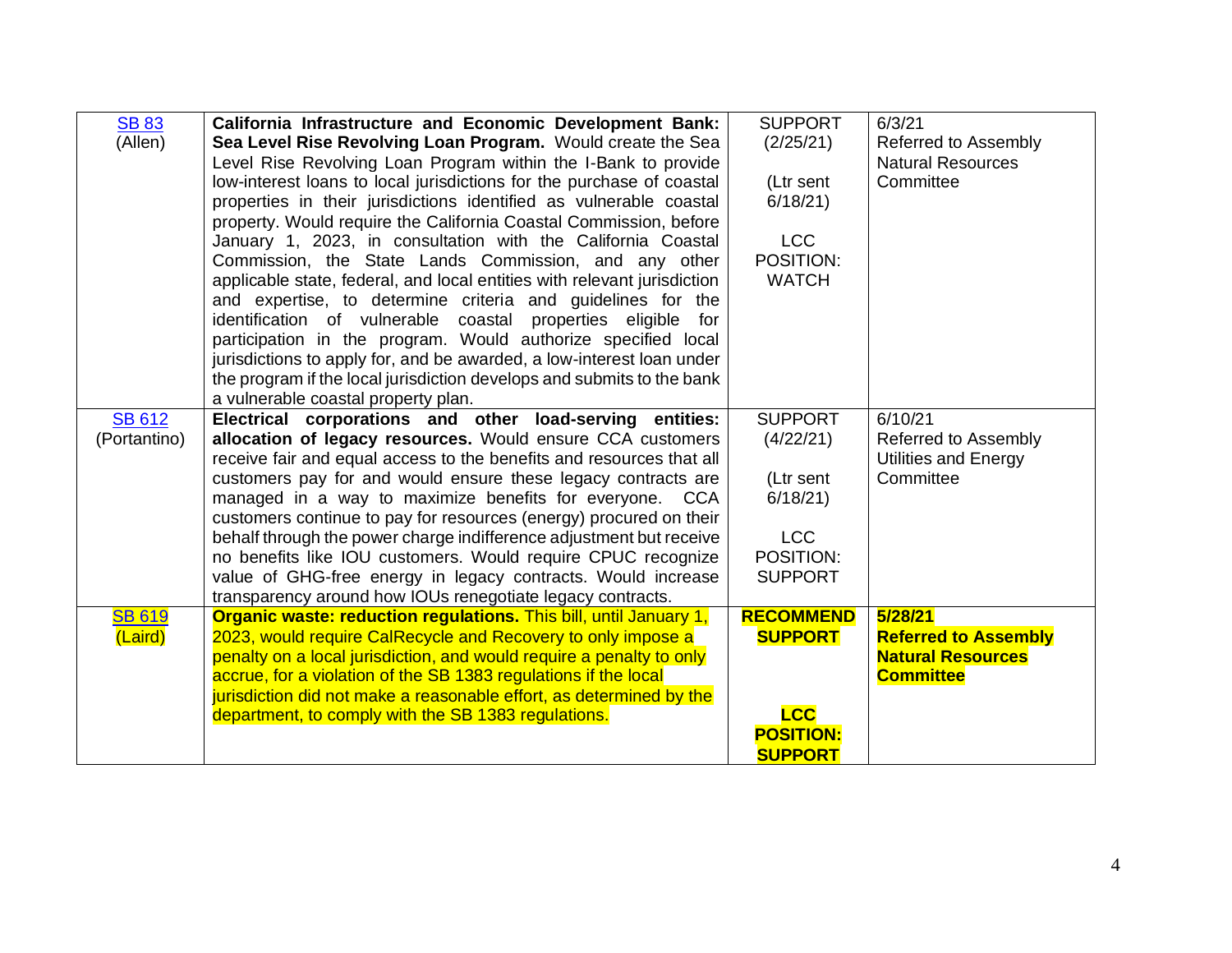| <b>FINANCE</b>   |                                                                       |                |                                 |
|------------------|-----------------------------------------------------------------------|----------------|---------------------------------|
| <b>AB 106</b>    | Regions Rise Grant Program. Would state the intent of the             | <b>MONITOR</b> | 6/9/21                          |
| (Salas)          | Legislature to enact legislation that would establish the Regions     |                | <b>Referred to Senate</b>       |
|                  | Rise Grant Program in order to close the equity gap and spur          | LCC &          | Business, Professions &         |
|                  | economic growth.                                                      | <b>CALCOG</b>  | Economic Development            |
|                  |                                                                       | POSITION:      | Committee                       |
|                  |                                                                       | <b>WATCH</b>   |                                 |
| ACA <sub>1</sub> | Local government financing: affordable housing and public             | <b>MONITOR</b> | 4/22/21                         |
| (Aguiar-Curry)   | infrastructure: voter approval. The California Constitution           |                | Referred to Assembly Local      |
|                  | prohibits the ad valorem tax rate on real property from exceeding     |                | Government and                  |
|                  | 1% of the full cash value of the property, subject to certain         | LCC            | <b>Appropriation Committees</b> |
|                  | exceptions. This measure would create an additional exception to      | POSITION:      |                                 |
|                  | the 1% limit that would authorize a city, county, city and county, or | <b>WATCH</b>   |                                 |
|                  | special district to levy an ad valorem tax to service bonded          |                |                                 |
|                  | indebtedness incurred to fund the construction, reconstruction,       |                |                                 |
|                  | rehabilitation, or replacement of public infrastructure, affordable   |                |                                 |
|                  | housing, or permanent supportive housing, or the acquisition or       |                |                                 |
|                  | lease of real property for those purposes, if the proposition         |                |                                 |
|                  | proposing that tax is approved by 55% of the voters of the city,      |                |                                 |
|                  | county, or city and county, as applicable, and the proposition        |                |                                 |
|                  | includes specified accountability requirements.                       |                |                                 |

## GOVERNANCE

| <b>AB 339</b> | State and local government: open meetings. Would, until              | <b>OPPOSE</b> | 6/16/21                   |
|---------------|----------------------------------------------------------------------|---------------|---------------------------|
| (Lee)         | December 31, 2023, require all open and public meetings of a city    | (4/22/21)     | <b>Referred to Senate</b> |
|               | council or a county board of supervisors that governs a jurisdiction |               | Governance and Finance    |
|               | containing least 250,000 people to include an opportunity for        | (Ltr sent     | Committee and Judicial    |
|               | members of the public to attend via a telephonic option or an        | 6/18/21       | Committee                 |
|               | internet-based service option. The bill would require all open and   |               |                           |
|               | public meetings to include an in-person public comment               | <b>LCC</b>    |                           |
|               | opportunity, except in specified circumstances during a declared     | POSITION:     |                           |
|               | state or local emergency. The bill would require all meetings to     | <b>OPPOSE</b> |                           |
|               | provide the public with an opportunity to comment on proposed        |               |                           |
|               | legislation in person and remotely via a telephonic or an internet-  |               |                           |
|               | based service option, as provided.                                   |               |                           |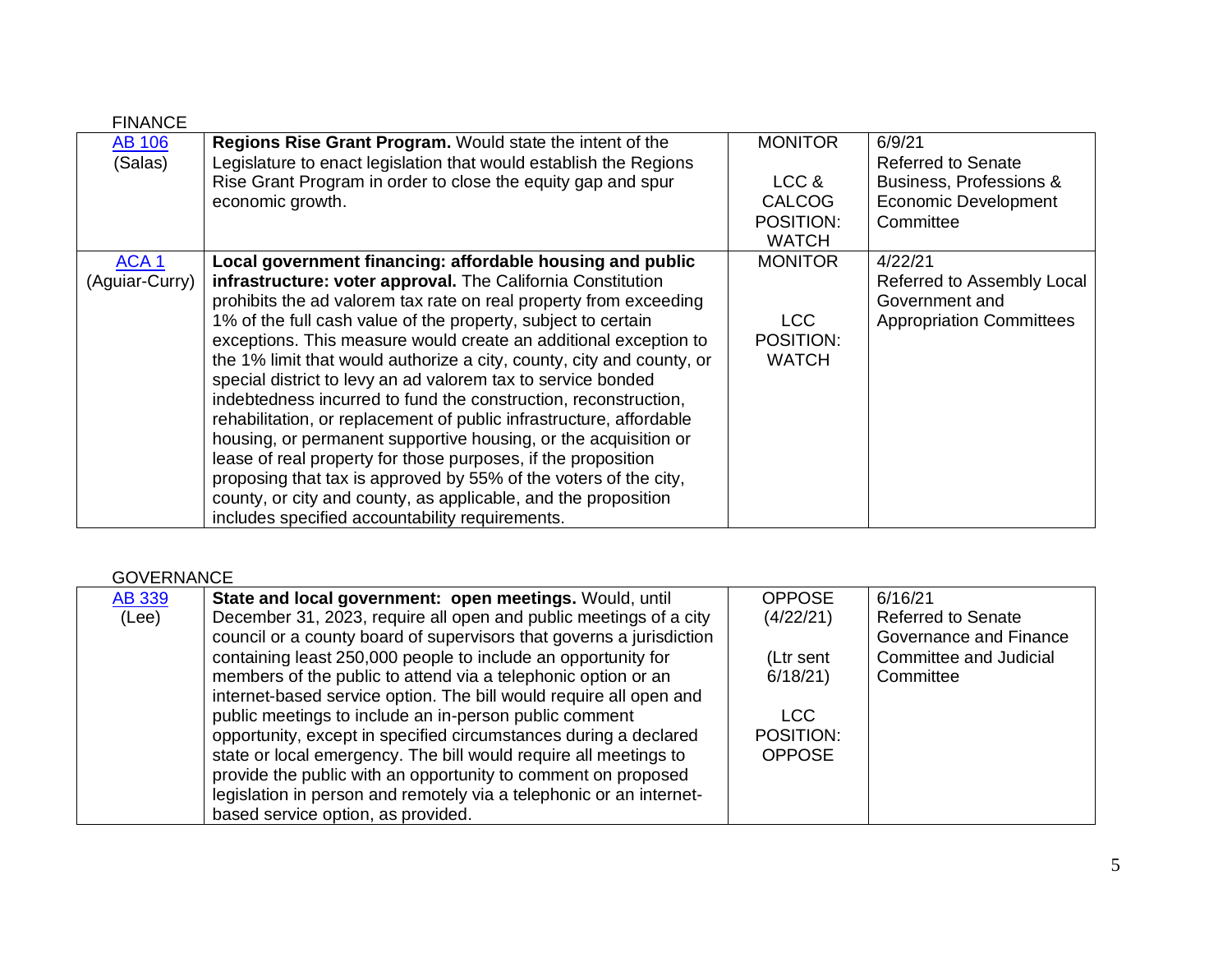| (Rivas)<br>authorize a local agency to use teleconferencing without complying<br><b>Referred to Senate</b><br>with the teleconferencing requirements imposed by the Ralph M.<br>Government and Finance &<br><b>LCC</b><br>Brown Act when a legislative body of a local agency holds a<br><b>Judiciary Committees</b><br>POSITION:<br>meeting for the purpose of declaring or ratifying a local emergency,<br>during a declared state or local emergency, as those terms are<br><b>WATCH</b><br>defined, when state or local health officials have imposed or<br>recommended measures to promote social distancing, and during<br>a declared local emergency provided the legislative body makes<br>certain determinations by majority vote. The bill would require<br>legislative bodies that hold teleconferenced meetings under these<br>abbreviated teleconferencing procedures to give notice of the<br>meeting and post agendas, as described, to allow members of the<br>public to access the meeting and address the legislative body, to<br>give notice of the means by which members of the public may<br>access the meeting and offer public comment, as provided, to<br>conduct the meeting in a manner that protects the statutory and<br>constitutional rights of the parties and the public appearing before<br>the legislative body.<br><b>MONITOR</b><br>6/9/21<br><b>AB 1195</b><br>Southern Los Angeles County Regional Water Agency.<br>(Garcia)<br>Existing law establishes the Safe and Affordable Drinking Water<br><b>Referred to Senate</b><br>Fund in the State Treasury to help water systems provide an<br><b>Environmental Quality</b><br><b>LCC</b><br>adequate and affordable supply of safe drinking water in both the<br>Committee, Governance<br>POSITION:<br>near and long terms. This bill would prohibit, once an operator of a<br>and Finance Committee, | <b>AB 361</b> | Open meetings: local agencies: teleconferences. Would | <b>MONITOR</b> | 5/27/21 |
|-----------------------------------------------------------------------------------------------------------------------------------------------------------------------------------------------------------------------------------------------------------------------------------------------------------------------------------------------------------------------------------------------------------------------------------------------------------------------------------------------------------------------------------------------------------------------------------------------------------------------------------------------------------------------------------------------------------------------------------------------------------------------------------------------------------------------------------------------------------------------------------------------------------------------------------------------------------------------------------------------------------------------------------------------------------------------------------------------------------------------------------------------------------------------------------------------------------------------------------------------------------------------------------------------------------------------------------------------------------------------------------------------------------------------------------------------------------------------------------------------------------------------------------------------------------------------------------------------------------------------------------------------------------------------------------------------------------------------------------------------------------------------------------------------------------------------------------------------------------------------------------------------|---------------|-------------------------------------------------------|----------------|---------|
|                                                                                                                                                                                                                                                                                                                                                                                                                                                                                                                                                                                                                                                                                                                                                                                                                                                                                                                                                                                                                                                                                                                                                                                                                                                                                                                                                                                                                                                                                                                                                                                                                                                                                                                                                                                                                                                                                               |               |                                                       |                |         |
|                                                                                                                                                                                                                                                                                                                                                                                                                                                                                                                                                                                                                                                                                                                                                                                                                                                                                                                                                                                                                                                                                                                                                                                                                                                                                                                                                                                                                                                                                                                                                                                                                                                                                                                                                                                                                                                                                               |               |                                                       |                |         |
|                                                                                                                                                                                                                                                                                                                                                                                                                                                                                                                                                                                                                                                                                                                                                                                                                                                                                                                                                                                                                                                                                                                                                                                                                                                                                                                                                                                                                                                                                                                                                                                                                                                                                                                                                                                                                                                                                               |               |                                                       |                |         |
|                                                                                                                                                                                                                                                                                                                                                                                                                                                                                                                                                                                                                                                                                                                                                                                                                                                                                                                                                                                                                                                                                                                                                                                                                                                                                                                                                                                                                                                                                                                                                                                                                                                                                                                                                                                                                                                                                               |               |                                                       |                |         |
|                                                                                                                                                                                                                                                                                                                                                                                                                                                                                                                                                                                                                                                                                                                                                                                                                                                                                                                                                                                                                                                                                                                                                                                                                                                                                                                                                                                                                                                                                                                                                                                                                                                                                                                                                                                                                                                                                               |               |                                                       |                |         |
|                                                                                                                                                                                                                                                                                                                                                                                                                                                                                                                                                                                                                                                                                                                                                                                                                                                                                                                                                                                                                                                                                                                                                                                                                                                                                                                                                                                                                                                                                                                                                                                                                                                                                                                                                                                                                                                                                               |               |                                                       |                |         |
|                                                                                                                                                                                                                                                                                                                                                                                                                                                                                                                                                                                                                                                                                                                                                                                                                                                                                                                                                                                                                                                                                                                                                                                                                                                                                                                                                                                                                                                                                                                                                                                                                                                                                                                                                                                                                                                                                               |               |                                                       |                |         |
|                                                                                                                                                                                                                                                                                                                                                                                                                                                                                                                                                                                                                                                                                                                                                                                                                                                                                                                                                                                                                                                                                                                                                                                                                                                                                                                                                                                                                                                                                                                                                                                                                                                                                                                                                                                                                                                                                               |               |                                                       |                |         |
|                                                                                                                                                                                                                                                                                                                                                                                                                                                                                                                                                                                                                                                                                                                                                                                                                                                                                                                                                                                                                                                                                                                                                                                                                                                                                                                                                                                                                                                                                                                                                                                                                                                                                                                                                                                                                                                                                               |               |                                                       |                |         |
|                                                                                                                                                                                                                                                                                                                                                                                                                                                                                                                                                                                                                                                                                                                                                                                                                                                                                                                                                                                                                                                                                                                                                                                                                                                                                                                                                                                                                                                                                                                                                                                                                                                                                                                                                                                                                                                                                               |               |                                                       |                |         |
|                                                                                                                                                                                                                                                                                                                                                                                                                                                                                                                                                                                                                                                                                                                                                                                                                                                                                                                                                                                                                                                                                                                                                                                                                                                                                                                                                                                                                                                                                                                                                                                                                                                                                                                                                                                                                                                                                               |               |                                                       |                |         |
|                                                                                                                                                                                                                                                                                                                                                                                                                                                                                                                                                                                                                                                                                                                                                                                                                                                                                                                                                                                                                                                                                                                                                                                                                                                                                                                                                                                                                                                                                                                                                                                                                                                                                                                                                                                                                                                                                               |               |                                                       |                |         |
|                                                                                                                                                                                                                                                                                                                                                                                                                                                                                                                                                                                                                                                                                                                                                                                                                                                                                                                                                                                                                                                                                                                                                                                                                                                                                                                                                                                                                                                                                                                                                                                                                                                                                                                                                                                                                                                                                               |               |                                                       |                |         |
|                                                                                                                                                                                                                                                                                                                                                                                                                                                                                                                                                                                                                                                                                                                                                                                                                                                                                                                                                                                                                                                                                                                                                                                                                                                                                                                                                                                                                                                                                                                                                                                                                                                                                                                                                                                                                                                                                               |               |                                                       |                |         |
|                                                                                                                                                                                                                                                                                                                                                                                                                                                                                                                                                                                                                                                                                                                                                                                                                                                                                                                                                                                                                                                                                                                                                                                                                                                                                                                                                                                                                                                                                                                                                                                                                                                                                                                                                                                                                                                                                               |               |                                                       |                |         |
|                                                                                                                                                                                                                                                                                                                                                                                                                                                                                                                                                                                                                                                                                                                                                                                                                                                                                                                                                                                                                                                                                                                                                                                                                                                                                                                                                                                                                                                                                                                                                                                                                                                                                                                                                                                                                                                                                               |               |                                                       |                |         |
|                                                                                                                                                                                                                                                                                                                                                                                                                                                                                                                                                                                                                                                                                                                                                                                                                                                                                                                                                                                                                                                                                                                                                                                                                                                                                                                                                                                                                                                                                                                                                                                                                                                                                                                                                                                                                                                                                               |               |                                                       |                |         |
|                                                                                                                                                                                                                                                                                                                                                                                                                                                                                                                                                                                                                                                                                                                                                                                                                                                                                                                                                                                                                                                                                                                                                                                                                                                                                                                                                                                                                                                                                                                                                                                                                                                                                                                                                                                                                                                                                               |               |                                                       |                |         |
|                                                                                                                                                                                                                                                                                                                                                                                                                                                                                                                                                                                                                                                                                                                                                                                                                                                                                                                                                                                                                                                                                                                                                                                                                                                                                                                                                                                                                                                                                                                                                                                                                                                                                                                                                                                                                                                                                               |               |                                                       |                |         |
|                                                                                                                                                                                                                                                                                                                                                                                                                                                                                                                                                                                                                                                                                                                                                                                                                                                                                                                                                                                                                                                                                                                                                                                                                                                                                                                                                                                                                                                                                                                                                                                                                                                                                                                                                                                                                                                                                               |               |                                                       |                |         |
|                                                                                                                                                                                                                                                                                                                                                                                                                                                                                                                                                                                                                                                                                                                                                                                                                                                                                                                                                                                                                                                                                                                                                                                                                                                                                                                                                                                                                                                                                                                                                                                                                                                                                                                                                                                                                                                                                               |               |                                                       |                |         |
|                                                                                                                                                                                                                                                                                                                                                                                                                                                                                                                                                                                                                                                                                                                                                                                                                                                                                                                                                                                                                                                                                                                                                                                                                                                                                                                                                                                                                                                                                                                                                                                                                                                                                                                                                                                                                                                                                               |               |                                                       |                |         |
|                                                                                                                                                                                                                                                                                                                                                                                                                                                                                                                                                                                                                                                                                                                                                                                                                                                                                                                                                                                                                                                                                                                                                                                                                                                                                                                                                                                                                                                                                                                                                                                                                                                                                                                                                                                                                                                                                               |               |                                                       |                |         |
| <b>WATCH</b><br>and Natural Resources &<br>public water system exercises water rights for the benefit of the                                                                                                                                                                                                                                                                                                                                                                                                                                                                                                                                                                                                                                                                                                                                                                                                                                                                                                                                                                                                                                                                                                                                                                                                                                                                                                                                                                                                                                                                                                                                                                                                                                                                                                                                                                                  |               |                                                       |                |         |
| public water system, those surface water rights or groundwater<br><b>Water Committee</b>                                                                                                                                                                                                                                                                                                                                                                                                                                                                                                                                                                                                                                                                                                                                                                                                                                                                                                                                                                                                                                                                                                                                                                                                                                                                                                                                                                                                                                                                                                                                                                                                                                                                                                                                                                                                      |               |                                                       |                |         |
| rights from being severed or otherwise separated from the public                                                                                                                                                                                                                                                                                                                                                                                                                                                                                                                                                                                                                                                                                                                                                                                                                                                                                                                                                                                                                                                                                                                                                                                                                                                                                                                                                                                                                                                                                                                                                                                                                                                                                                                                                                                                                              |               |                                                       |                |         |
| water system. Would enact the Southern Los Angeles County                                                                                                                                                                                                                                                                                                                                                                                                                                                                                                                                                                                                                                                                                                                                                                                                                                                                                                                                                                                                                                                                                                                                                                                                                                                                                                                                                                                                                                                                                                                                                                                                                                                                                                                                                                                                                                     |               |                                                       |                |         |
| Human Right to Water Collaboration Act, which would require the                                                                                                                                                                                                                                                                                                                                                                                                                                                                                                                                                                                                                                                                                                                                                                                                                                                                                                                                                                                                                                                                                                                                                                                                                                                                                                                                                                                                                                                                                                                                                                                                                                                                                                                                                                                                                               |               |                                                       |                |         |
| state board to appoint a commissioner to, among other things,                                                                                                                                                                                                                                                                                                                                                                                                                                                                                                                                                                                                                                                                                                                                                                                                                                                                                                                                                                                                                                                                                                                                                                                                                                                                                                                                                                                                                                                                                                                                                                                                                                                                                                                                                                                                                                 |               |                                                       |                |         |
| expend moneys from the Safe and Affordable Drinking Water Fund                                                                                                                                                                                                                                                                                                                                                                                                                                                                                                                                                                                                                                                                                                                                                                                                                                                                                                                                                                                                                                                                                                                                                                                                                                                                                                                                                                                                                                                                                                                                                                                                                                                                                                                                                                                                                                |               |                                                       |                |         |
| on behalf of the state board for eligible purposes and recipients in                                                                                                                                                                                                                                                                                                                                                                                                                                                                                                                                                                                                                                                                                                                                                                                                                                                                                                                                                                                                                                                                                                                                                                                                                                                                                                                                                                                                                                                                                                                                                                                                                                                                                                                                                                                                                          |               |                                                       |                |         |
| southern Los Angeles County, within the jurisdictional boundaries<br>of the Water Replenishment District of Southern California and in                                                                                                                                                                                                                                                                                                                                                                                                                                                                                                                                                                                                                                                                                                                                                                                                                                                                                                                                                                                                                                                                                                                                                                                                                                                                                                                                                                                                                                                                                                                                                                                                                                                                                                                                                        |               |                                                       |                |         |
| collaboration with the communities and operators of public water                                                                                                                                                                                                                                                                                                                                                                                                                                                                                                                                                                                                                                                                                                                                                                                                                                                                                                                                                                                                                                                                                                                                                                                                                                                                                                                                                                                                                                                                                                                                                                                                                                                                                                                                                                                                                              |               |                                                       |                |         |
| systems in the region. The bill would require the commissioner, on                                                                                                                                                                                                                                                                                                                                                                                                                                                                                                                                                                                                                                                                                                                                                                                                                                                                                                                                                                                                                                                                                                                                                                                                                                                                                                                                                                                                                                                                                                                                                                                                                                                                                                                                                                                                                            |               |                                                       |                |         |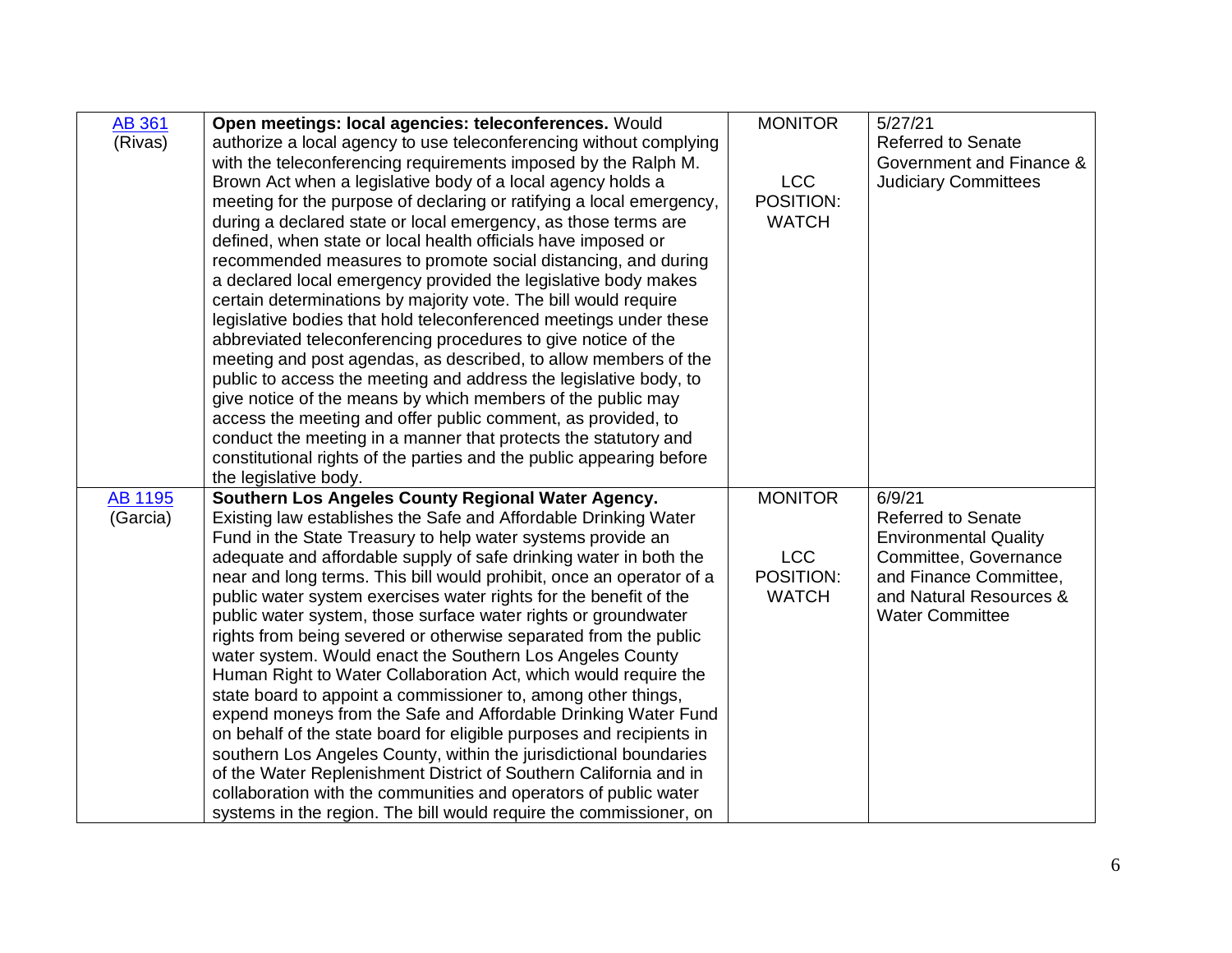| or before December 31, 2024, to develop and submit to the state      |  |
|----------------------------------------------------------------------|--|
| board a plan for the long-term sustainability of public water        |  |
| systems in southern Los Angeles County, in collaboration with a      |  |
| technical advisory board, which the bill would create. The bill      |  |
| would require the technical advisory board to be composed of an      |  |
| unspecified number of members, with one member appointed by          |  |
| the state board and the remaining members appointed by               |  |
| unspecified entities. Would require the commissioner, among other    |  |
| things, to oversee the work of the Water Replenishment District of   |  |
| Southern California in a specified assessment and to consult with    |  |
| the Los Angeles County Local Agency Formation Commission             |  |
| regarding effective public water system governance strategies in     |  |
| the region, as specified. The bill would require the commissioner to |  |
| oversee the expenditure of all state funding for groundwater         |  |
| cleanup in the region and to oversee the operations of the Central   |  |
| Basin Municipal Water District in selling drinking water and         |  |
| recycled water to public water systems in its jurisdiction. Would    |  |
| authorize the commissioner to require the Central Basin Municipal    |  |
| Water District to pay for an audit directed by the commissioner.     |  |
|                                                                      |  |

HOMELESS

| <b>AB 816</b> | State and local agencies: homelessness plan. This bill, upon       | <b>MONITOR</b> | 6/9/21                    |
|---------------|--------------------------------------------------------------------|----------------|---------------------------|
| (Chiu)        | appropriation by the Legislature or upon receiving technical       |                | <b>Referred to Senate</b> |
|               | assistance offered by the federal Department of Housing and        |                | Housing Committee and     |
|               | Urban Development (HUD), if available, would require the           | <b>LCC</b>     | <b>Human Services</b>     |
|               | Homeless Coordinating and Financing Council to conduct, or         | POSITION:      | Committee                 |
|               | contract with an entity to conduct, a statewide needs and gaps     | <b>WATCH</b>   |                           |
|               | analysis to, among other things, identify state programs that      |                |                           |
|               | provide housing or services to persons experiencing                |                |                           |
|               | homelessness and create a financial model that will assess certain |                |                           |
|               | investment needs for the purpose of moving persons experiencing    |                |                           |
|               | homelessness into permanent housing.                               |                |                           |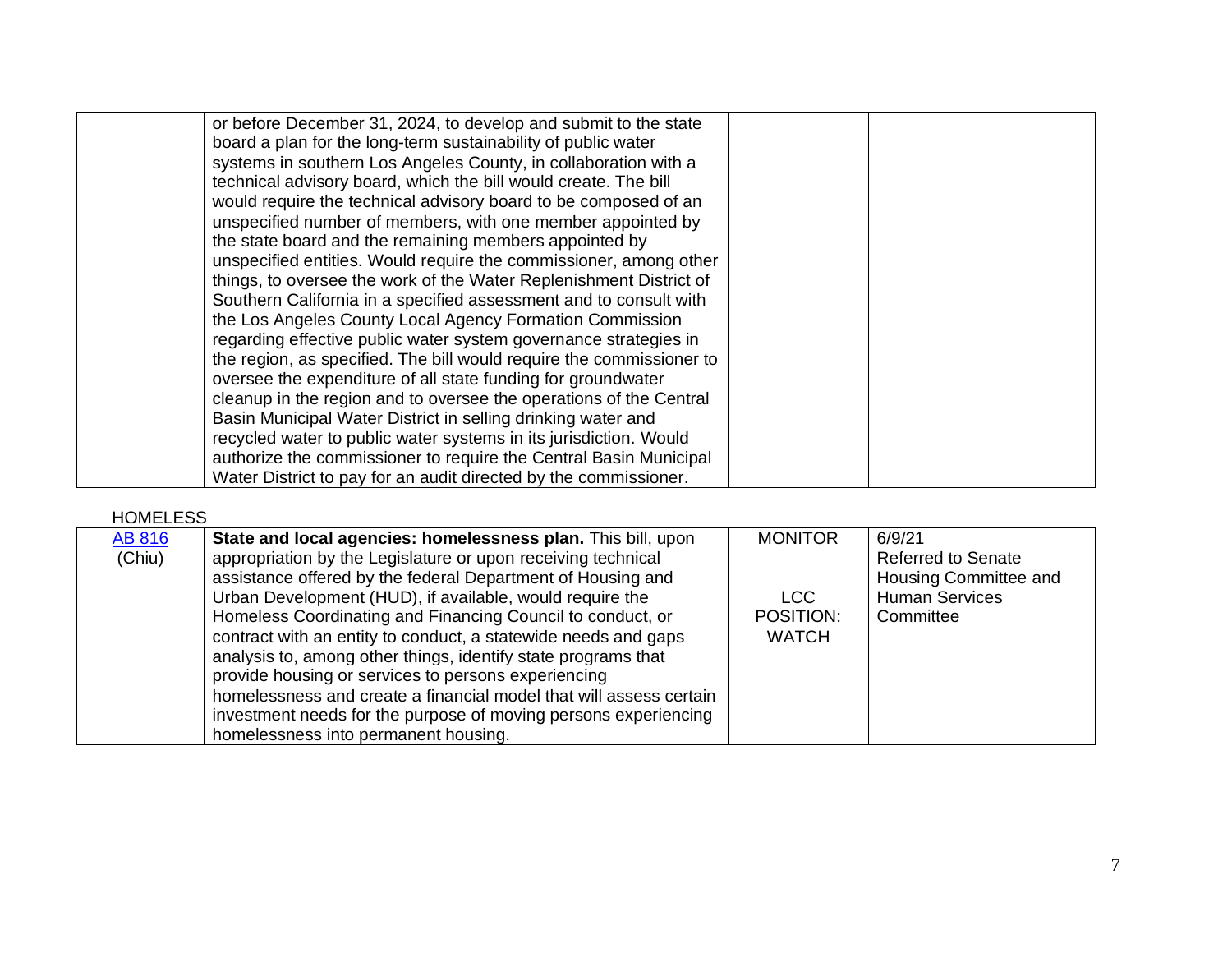| <b>HOUSING</b> |                                                                       |               |                           |
|----------------|-----------------------------------------------------------------------|---------------|---------------------------|
| <b>AB 68</b>   | <b>Department of Housing and Community Development:</b>               | <b>OPPOSE</b> | 6/16/21                   |
| (Salas)        | housing appeals committee: housing development and                    | (4/12/21)     | <b>Referred to Senate</b> |
|                | financing. Would revise and recast provisions related to the          |               | <b>Housing Committee</b>  |
|                | California Statewide Housing Plan. Would, starting with any update    | (Ltr sent     |                           |
|                | or revision to the plan on or after January 1, 2022, require the plan | 6/18/21       |                           |
|                | to include specified information, including, among other things, an   |               |                           |
|                | inventory number of affordable units needed to meet the state's       |               |                           |
|                | affordable housing needs and an identification of strategies to help  | <b>LCC</b>    |                           |
|                | individuals experiencing homelessness. Would require the              | POSITION:     |                           |
|                | department to publish and make the plan available to the public on    | <b>WATCH</b>  |                           |
|                | the department's internet website. Would require the department to    |               |                           |
|                | develop and publish on its internet website an annual report by       |               |                           |
|                | December 31 of each year that includes specified information          |               |                           |
|                | regarding grant programs that are administered by the department,     |               |                           |
|                | including the median time between the issuance of award letters       |               |                           |
|                | and the issuance of funding, a comparison of how the median time      |               |                           |
|                | between award letter and funding varies across department             |               |                           |
|                | administered programs, and changes to the median time between         |               |                           |
|                | the issuance of award letters and the issuance of funding for each    |               |                           |
|                | program since the previous annual report. Would require the           |               |                           |
|                | department to develop and publish on its internet website an          |               |                           |
|                | annual report by December 31 of each year that includes specified     |               |                           |
|                | information regarding housing element enforcement actions,            |               |                           |
|                | including the number of housing element enforcement actions           |               |                           |
|                | taken against cities and counties, outcomes of those enforcement      |               |                           |
|                | actions, and the median time between the initiation of each           |               |                           |
|                | enforcement action and its resolution.                                |               |                           |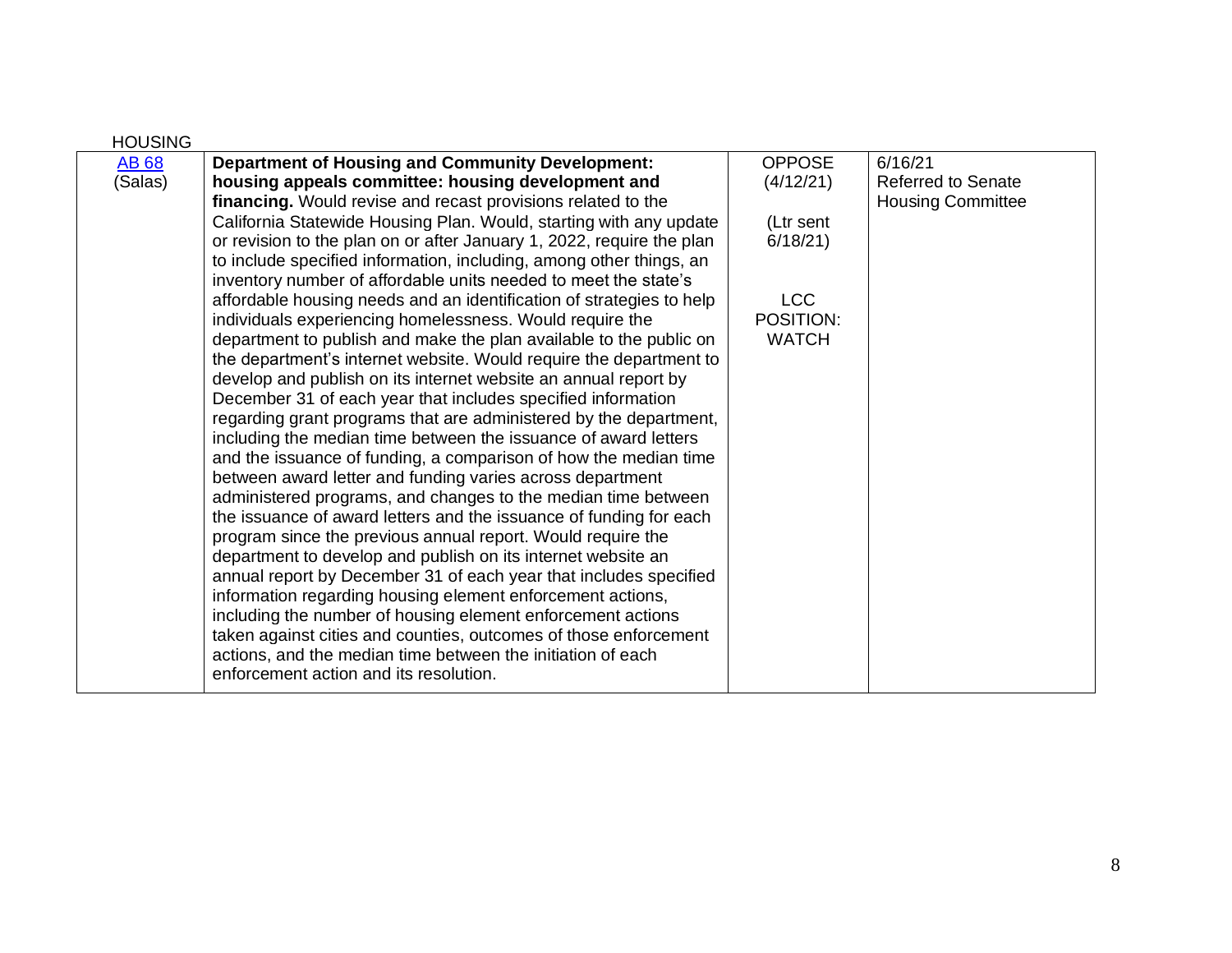| <b>AB 215</b><br>(Chiu)    | <b>Housing Element: regional housing need: relative progress</b><br>determination. This bill, starting with the 6th housing element<br>revision, would require the department to determine the relative<br>progress toward meeting regional housing needs of each<br>jurisdiction, council of governments, and subregion, as specified.<br>The bill would require the department to make this determination<br>based on the information contained in the annual reports submitted<br>by each jurisdiction, as specified. The bill would require the<br>department to make this determination for all housing and for lower                                                                                                                                                                                                                                                                                                                                                                   | <b>RECOMMEND</b><br><b>OPPOSE</b><br><b>LCC</b><br><b>POSITION:</b><br><b>OPPOSE</b> | 6/9/21<br><b>Referred to Senate</b><br><b>Housing Committee</b>                                                            |
|----------------------------|----------------------------------------------------------------------------------------------------------------------------------------------------------------------------------------------------------------------------------------------------------------------------------------------------------------------------------------------------------------------------------------------------------------------------------------------------------------------------------------------------------------------------------------------------------------------------------------------------------------------------------------------------------------------------------------------------------------------------------------------------------------------------------------------------------------------------------------------------------------------------------------------------------------------------------------------------------------------------------------------|--------------------------------------------------------------------------------------|----------------------------------------------------------------------------------------------------------------------------|
|                            | income housing by dividing the applicable entity's progress toward<br>meeting its share of the regional housing need by its prorated<br>share of the regional housing need, as specified. The bill would<br>require the department to post the determinations of relative<br>progress on its internet website by July 1 of the year in which<br>relative progress is determined.                                                                                                                                                                                                                                                                                                                                                                                                                                                                                                                                                                                                             |                                                                                      |                                                                                                                            |
| <b>AB 787</b><br>(Gabriel) | Planning and zoning: housing element: converted affordable<br>housing units. This bill would authorize a planning agency to<br>include in its annual report the number of units in an existing<br>multifamily building that were converted to deed-restricted rental<br>housing for very low, low-, or moderate-income households by the<br>imposition of affordability covenants and restrictions for the unit.<br>The bill would apply only to converted units that meet specified<br>requirements, including that the rent for the unit prior to conversion<br>was not affordable to very low, low-, or moderate-income<br>households and the initial post-conversion rent for the unit is at<br>least 10% less than the average monthly rent charged over the 12<br>months prior to conversion. The bill would authorize a city or<br>county to reduce its share of regional housing need for the income<br>category of the converted units on a unit- for -unit basis, as<br>specified. | <b>MONITOR</b>                                                                       | 6/9/21<br><b>Referred to Senate</b><br><b>Housing Committee</b>                                                            |
| <b>AB 989</b><br>(Gabriel) | <b>Housing Accountability Act: appeals: Housing Accountability</b><br><b>Committee.</b> This bill would establish a Housing Accountability<br>Committee, and would prescribe its membership. The bill would<br>authorize an applicant who proposes a housing development<br>project pursuant to the Housing Accountability Act, as described                                                                                                                                                                                                                                                                                                                                                                                                                                                                                                                                                                                                                                                 | <b>RECOMMEND</b><br><b>OPPOSE</b>                                                    | 6/16/21<br><b>Referred to Senate</b><br><b>Governance and Finance</b><br><b>Committee, and Housing</b><br><b>Committee</b> |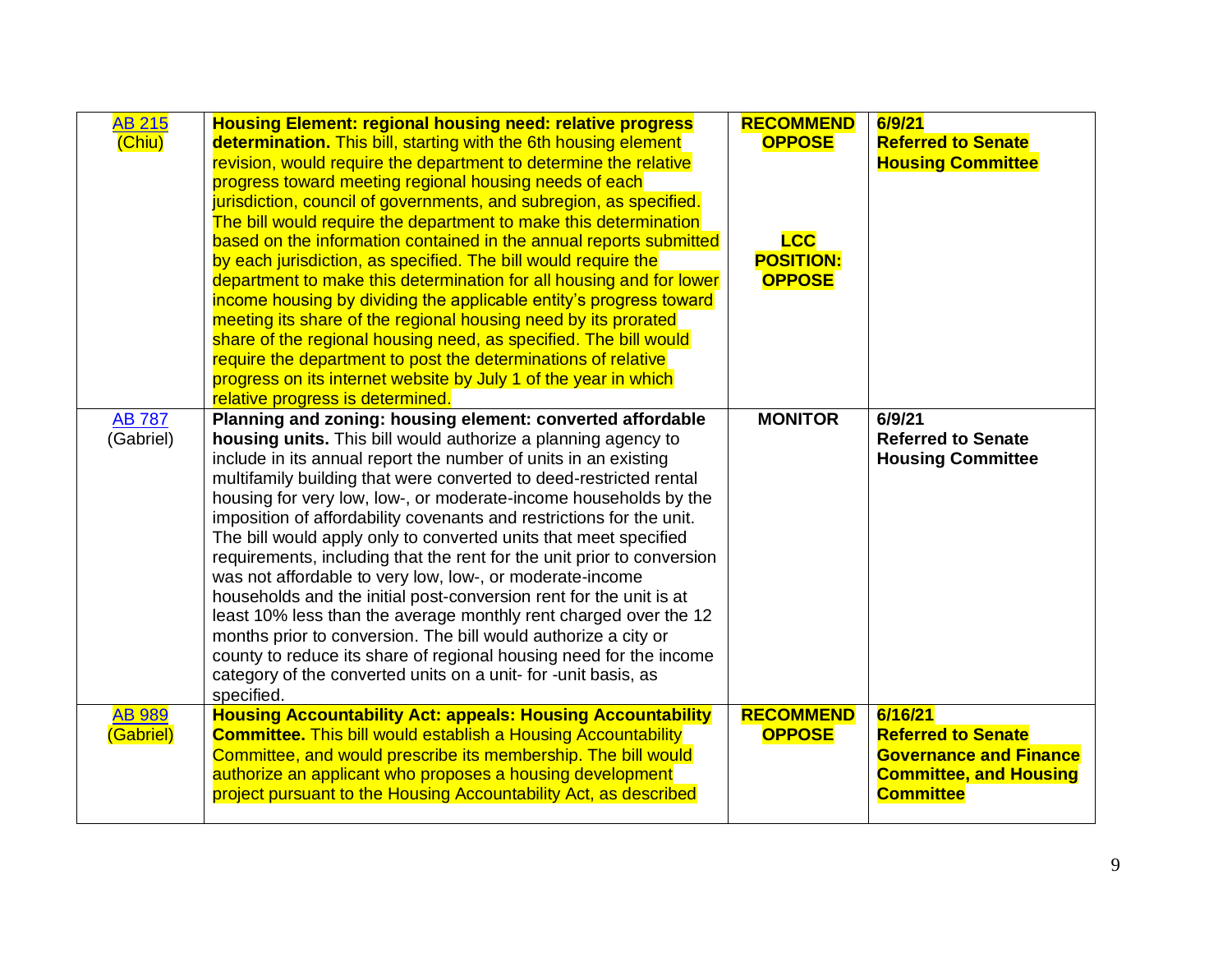|                  | above, to appeal a local agency's decision on the project<br>application to the committee.                                           | <b>LCC</b><br><b>POSITION:</b><br><b>OPPOSE</b> |                            |
|------------------|--------------------------------------------------------------------------------------------------------------------------------------|-------------------------------------------------|----------------------------|
| <b>AB 1199</b>   | Homes for Families and Corporate Monopoly Transparency                                                                               | <b>MONITOR</b>                                  | 4/6/21                     |
| (Gipson)         | Excise Tax: qualified property: reporting requirements.                                                                              |                                                 | Re-referred to Assembly    |
|                  | Would require annual reports to the Secretary of State by qualified                                                                  |                                                 | Revenue and Taxation       |
|                  | entities owning qualified properties of specified information about                                                                  |                                                 | Committee                  |
|                  | those properties. Would impose an annual excise tax upon a                                                                           |                                                 |                            |
|                  | qualified taxpayer, as defined, for the privilege of renting or leasing                                                              | <b>LCC</b>                                      |                            |
|                  | out qualified property, as defined at a rate of 25% of the gross                                                                     | POSITION:<br><b>WATCH</b>                       |                            |
|                  | receipts of the qualified taxpayer that are derived from rental<br>income. Would require those funds collected be deposited into the |                                                 |                            |
|                  | Homes for Families Fund which the bill would create to be used for                                                                   |                                                 |                            |
|                  | specified purposes relating to rental assistance, homelessness,                                                                      |                                                 |                            |
|                  | affordable housing, and housing counseling services.                                                                                 |                                                 |                            |
| AB 1401          | Residential and commercial development: parking                                                                                      | <b>OPPOSE</b>                                   | 6/21/21                    |
| (Friedman)       | requirements. Would prohibit a local government from imposing                                                                        | (4/22/21)                                       | Re-referred to Senate      |
|                  | a minimum parking requirement, or enforcing a minimum parking                                                                        |                                                 | Governance and Finance     |
|                  | requirement, on residential, commercial, or other development if                                                                     | (Ltr sent                                       | Committee; Referred (6/16) |
|                  | the development is located on a parcel that is within one-half mile                                                                  | 6/18/21                                         | to Senate Housing          |
|                  | walking distance of public transit, as defined, or located within a                                                                  |                                                 | Committee                  |
|                  | low-vehicle miles traveled area, as defined. When a project                                                                          | <b>LCC</b>                                      |                            |
|                  | provides parking voluntarily, nothing in this section shall preclude a                                                               | POSITION:                                       |                            |
|                  | local government from imposing requirements on that voluntary                                                                        | <b>OPPOSE</b>                                   |                            |
|                  | parking to require spaces for car share vehicles. Would not                                                                          |                                                 |                            |
|                  | preclude any requirement imposed on a new multifamily or<br>nonresidential development to provide EV parking spaces or those         |                                                 |                            |
|                  | that are accessible by persons with disabilities.                                                                                    |                                                 |                            |
| ACA <sub>7</sub> | Local government: police power: municipal affairs: land use                                                                          | <b>SUPPORT</b>                                  | 3/17/21 from printer       |
| (Muratsuchi)     | and zoning. Would provide that a county or city ordinance or                                                                         | (4/22/21)                                       |                            |
|                  | regulation enacted under the police power that regulates the                                                                         |                                                 |                            |
|                  | zoning or use of land within the boundaries of the county or city                                                                    | (Ltr sent                                       |                            |
|                  | would prevail over conflicting general laws, with specified                                                                          | 4/23/21                                         |                            |
|                  | exceptions. The measure, in the event of the conflict with a state                                                                   |                                                 |                            |
|                  | statute, would also specify that a city charter provision, or an                                                                     |                                                 |                            |
|                  | ordinance or regulation adopted pursuant to a city charter, that                                                                     |                                                 |                            |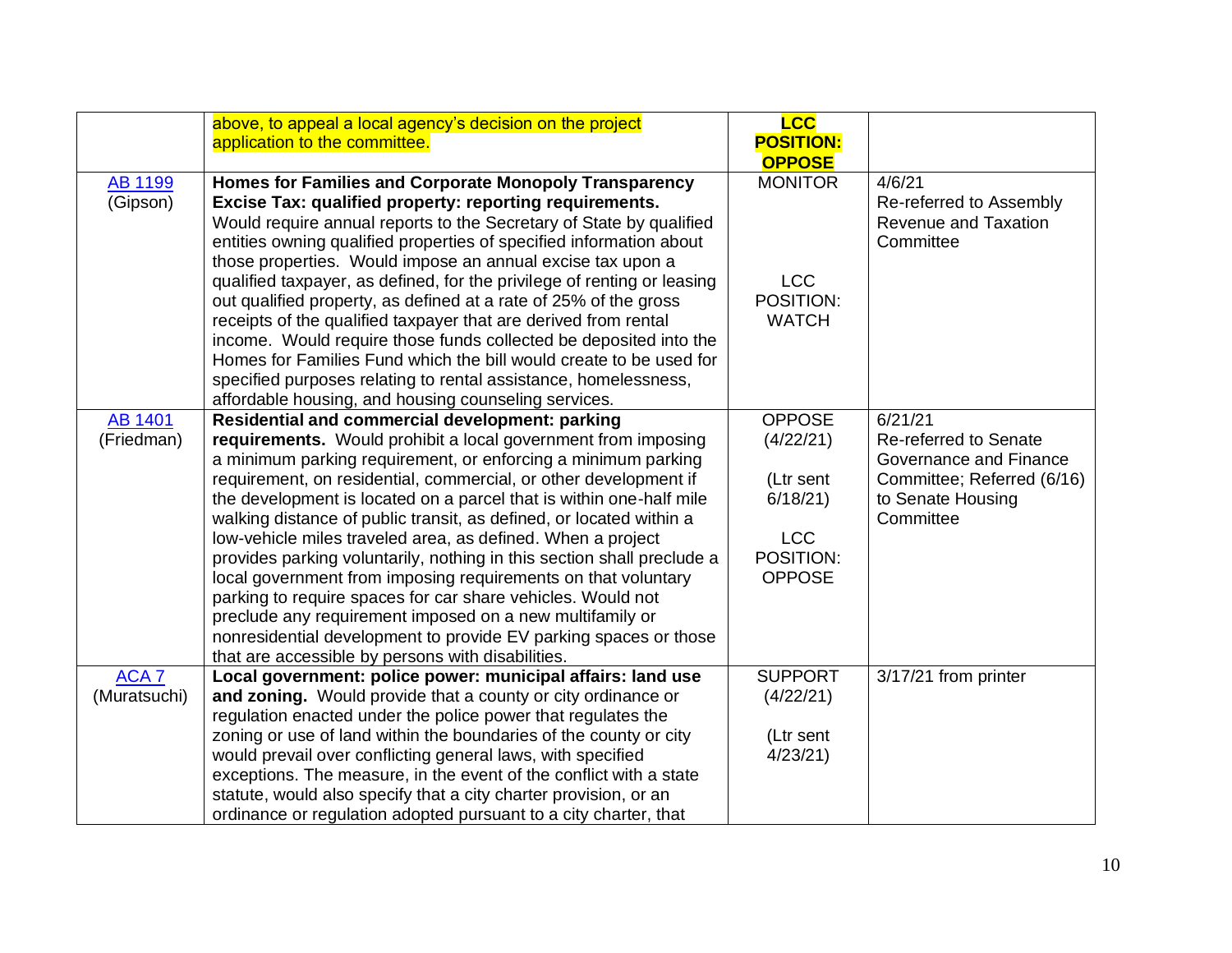|                                | regulates the zoning or use of land within the boundaries of the city<br>is deemed to address a municipal affair and prevails over a<br>conflicting state statute, except that the measure would provide<br>that a court may determine that a city charter provision, ordinance,<br>or regulation addresses either a matter of statewide concern or a<br>municipal affair if it conflicts with specified state statutes. The<br>measure would make findings in this regard and provide that its<br>provisions are severable.                                                                                                                                                                                                                                                                                                                                                                                                                                                                                                                                           |                                                                                                                                   |                                                                                                      |
|--------------------------------|------------------------------------------------------------------------------------------------------------------------------------------------------------------------------------------------------------------------------------------------------------------------------------------------------------------------------------------------------------------------------------------------------------------------------------------------------------------------------------------------------------------------------------------------------------------------------------------------------------------------------------------------------------------------------------------------------------------------------------------------------------------------------------------------------------------------------------------------------------------------------------------------------------------------------------------------------------------------------------------------------------------------------------------------------------------------|-----------------------------------------------------------------------------------------------------------------------------------|------------------------------------------------------------------------------------------------------|
| SB <sub>6</sub><br>(Caballero) | Local planning: housing: commercial zones. This bill, the<br>Neighborhood Homes Act, would deem a housing development<br>project, as defined, an allowable use on a neighborhood lot, which<br>is defined as a parcel within an office or retail commercial zone<br>that is not adjacent to an industrial use. The bill would require the<br>density for a housing development under these provisions to meet<br>or exceed the density deemed appropriate to accommodate<br>housing for lower income households according to the type of local<br>jurisdiction, including a density of at least 20 units per acre for a<br>suburban jurisdiction.                                                                                                                                                                                                                                                                                                                                                                                                                      | <b>MONITOR</b><br><b>LCC</b><br>POSITION:<br><b>WATCH</b>                                                                         | 5/24/21<br>In Assembly. Read first<br>time and held at Desk.                                         |
| <b>SB9</b><br>(Atkins)         | Housing development: approvals. Would require a proposed<br>housing development containing no more than 2 residential units<br>within a single-family residential zone to be considered<br>ministerially, without discretionary review or hearing, if the<br>proposed housing development meets certain requirements,<br>including, but not limited to, that the proposed housing<br>development would not require demolition or alteration of housing<br>that is subject to a recorded covenant, ordinance, or law that<br>restricts rents to levels affordable to persons and families of<br>moderate, low, or very low income, that the proposed housing<br>development does not allow for the demolition of more than 25% of<br>the existing exterior structural walls, except as provided, and that<br>the development is not located within a historic district, is not<br>included on the State Historic Resources Inventory, or is not within<br>a site that is legally designated or listed as a city or county<br>landmark or historic property or district. | <b>OPPOSE</b><br>(2/25/21)<br>(Ltr sent<br>6/18/21<br><b>LCC</b><br>POSITION:<br><b>OPPOSE</b><br><b>UNLESS</b><br><b>AMENDED</b> | 6/10/21<br>Re-referred to Assembly<br><b>Housing &amp; Community</b><br><b>Development Committee</b> |
| <b>SB 10</b><br>(Wiener)       | Planning and zoning: housing development: density.                                                                                                                                                                                                                                                                                                                                                                                                                                                                                                                                                                                                                                                                                                                                                                                                                                                                                                                                                                                                                     | <b>OPPOSE</b><br>(3/8/21)                                                                                                         | 6/14/21                                                                                              |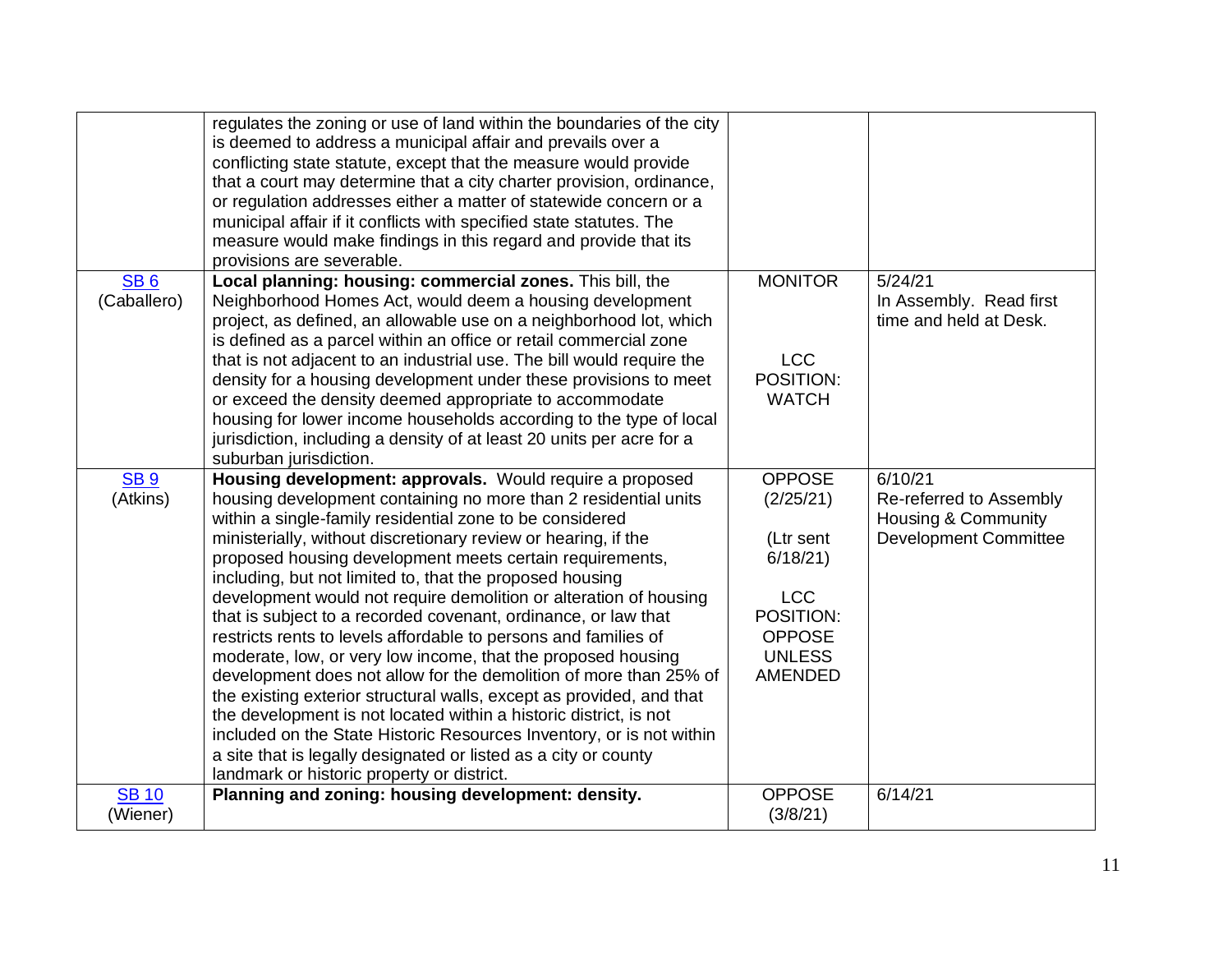| Would, notwithstanding any local restrictions on adopting zoning<br>ordinances, authorize a local government to pass an ordinance to<br>(Ltr sent<br>zone any parcel for up to 10 units of residential density per parcel,<br>6/18/21<br>at a height specified in the ordinance, if the parcel is located in a<br><b>LCC</b><br>transit-rich area, a jobs-rich area, or an urban infill site, as those<br>POSITION:<br>terms are defined. In this regard, the bill would require the<br><b>WATCH</b><br>Department of Housing and Community Development, in | Re-referred to Assembly<br><b>Housing &amp; Community</b><br><b>Development Committee</b><br>and Local Government<br>Committee |
|-------------------------------------------------------------------------------------------------------------------------------------------------------------------------------------------------------------------------------------------------------------------------------------------------------------------------------------------------------------------------------------------------------------------------------------------------------------------------------------------------------------------------------------------------------------|--------------------------------------------------------------------------------------------------------------------------------|
| consultation with the Office of Planning and Research, to<br>determine jobs-rich areas and publish a map of those areas every<br>5 years, commencing January 1, 2022, based on specified criteria.<br>The bill would specify that an ordinance adopted under these<br>provisions is not a project for purposes of the California<br>Environmental Quality Act. The bill would prohibit a residential or<br>mixed-use residential project consisting of 10 or more units that is<br>located on a parcel rezoned pursuant to these provisions from            |                                                                                                                                |
| being approved ministerially or by right.                                                                                                                                                                                                                                                                                                                                                                                                                                                                                                                   |                                                                                                                                |
| <b>SB15</b><br>Housing development: incentives: rezoning of idle retail sites.<br><b>SUPPORT</b>                                                                                                                                                                                                                                                                                                                                                                                                                                                            | 6/2/21                                                                                                                         |
| (Portantino)<br>This bill, upon appropriation by the Legislature in the annual<br>(2/25/21)                                                                                                                                                                                                                                                                                                                                                                                                                                                                 | In Assembly. Read first                                                                                                        |
| Budget Act or other statute, would require the Department of<br>Housing and Community Development to administer a program to<br>(Ltr sent 3/8/21)<br>provide incentives in the form of grants allocated as provided to                                                                                                                                                                                                                                                                                                                                      | time. Held at Desk.                                                                                                            |
| <b>LCC</b><br>local governments that rezone idle sites used for a big box retailer                                                                                                                                                                                                                                                                                                                                                                                                                                                                          |                                                                                                                                |
| POSITION:<br>or a commercial shopping center to instead allow the development                                                                                                                                                                                                                                                                                                                                                                                                                                                                               |                                                                                                                                |
| of workforce housing.<br><b>WATCH</b>                                                                                                                                                                                                                                                                                                                                                                                                                                                                                                                       |                                                                                                                                |
| <b>MONITOR</b><br><b>SB 476</b><br>California Financing Law: program administrators.                                                                                                                                                                                                                                                                                                                                                                                                                                                                        | 6/10/21                                                                                                                        |
| (Min)<br>Would additionally prohibit a program administrator from executing                                                                                                                                                                                                                                                                                                                                                                                                                                                                                 | Referred to Assembly Local                                                                                                     |
| <b>LCC</b><br>an assessment contract, commencing work under a home                                                                                                                                                                                                                                                                                                                                                                                                                                                                                          | <b>Government Committee</b>                                                                                                    |
| POSITION:<br>improvement contract that is financed by that assessment contract,                                                                                                                                                                                                                                                                                                                                                                                                                                                                             | and Banking and Finance                                                                                                        |
| <b>WATCH</b><br>or executing the home improvement contract unless, except as                                                                                                                                                                                                                                                                                                                                                                                                                                                                                | Committee                                                                                                                      |
| specified, the property that will be subject to the assessment                                                                                                                                                                                                                                                                                                                                                                                                                                                                                              |                                                                                                                                |
| contract has undergone an energy audit by an energy auditor, as                                                                                                                                                                                                                                                                                                                                                                                                                                                                                             |                                                                                                                                |
| certified by the Building Performance Institute or equivalent<br>certifying entity, that includes certain information in a written report                                                                                                                                                                                                                                                                                                                                                                                                                   |                                                                                                                                |
|                                                                                                                                                                                                                                                                                                                                                                                                                                                                                                                                                             |                                                                                                                                |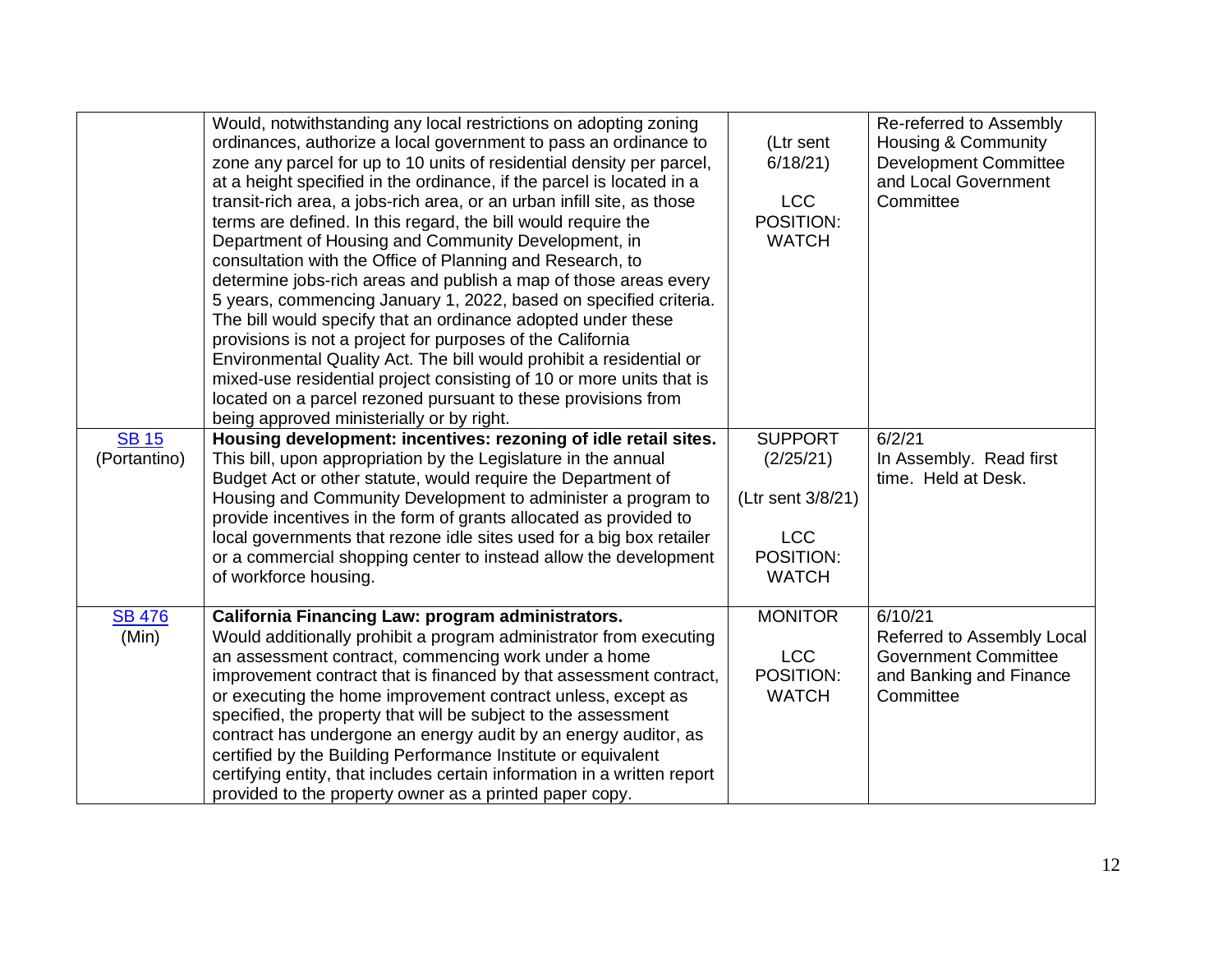| This bill, the Los Angeles County Regional Housing Finance Act,<br>(Kamlager)<br>would establish the Los Angeles County Affordable Housing<br>time. Held at Desk.<br>Solutions Agency and would state that the agency's purpose is to<br>LCC.<br>increase affordable housing in Los Angeles County by providing<br>POSITION: | <b>SB 679</b> | Los Angeles County: affordable housing.                          | <b>MONITOR</b> | 6/2/21                  |
|------------------------------------------------------------------------------------------------------------------------------------------------------------------------------------------------------------------------------------------------------------------------------------------------------------------------------|---------------|------------------------------------------------------------------|----------------|-------------------------|
| regional level for renter protections, affordable housing<br>preservation, and new affordable housing production, as specified.<br>The bill would require a board composed of 13 voting members<br>from Los Angeles County, as specified, to govern the agency.                                                              |               | for significantly enhanced funding and technical assistance at a | <b>WATCH</b>   | In Assembly. Read first |

#### **TRANSPORTATION**

| AB 1147      | Regional transportation plan: Active Transportation Program.           | <b>MONITOR</b> | 6/10/21                        |
|--------------|------------------------------------------------------------------------|----------------|--------------------------------|
| (Friedman)   | Would require the Strategic Growth Council convene key state           |                | Re-referred to Senate          |
|              | agencies, MPOs, and local governments to assist in completing a        | LCC            | <b>Environmental Quality</b>   |
|              | report on the overview of the California Transportation Plan. Would    | POSITION:      | Committee                      |
|              | require that the report be completed by January 1, 2023, and           | <b>WATCH</b>   |                                |
|              | additionally assess barriers to the achievement of, and recommend      |                |                                |
|              | actions at the state, regional, and local level to achieve, state and  |                |                                |
|              |                                                                        |                |                                |
|              | regional greenhouse gas emissions reduction targets related to the     |                |                                |
|              | California Transportation Plan and all sustainable communities         |                |                                |
|              | strategies and alternative planning strategies.                        |                |                                |
| <b>SB 44</b> | <b>California Environmental Quality Act: streamlined judicial</b>      | <b>MONITOR</b> | 6/3/21                         |
| (Allen)      | review: environmental leadership transit projects. Would               |                | Referred to Assembly           |
|              | establish specified procedures for the administrative and judicial     | LCC            | <b>Natural Resources &amp;</b> |
|              | review of the environmental review and approvals granted for an        | POSITION:      | <b>Judiciary Committees</b>    |
|              | environmental leadership transit project, as defined, proposed by a    | <b>WATCH</b>   |                                |
|              | public or private entity or its affiliates. Would require the Judicial |                |                                |
|              | Council, on or before April 1, 2022, to adopt rules of court           |                |                                |
|              | establishing procedures requiring actions or proceedings seeking       |                |                                |
|              | judicial review pursuant to CEQA or the granting of project            |                |                                |
|              | approvals, including any appeals to the court of appeal or the         |                |                                |
|              | Supreme Court, to be resolved, to the extent feasible, within 270      |                |                                |
|              | days of the filing of the certified record of proceedings with the     |                |                                |
|              | court to an action or proceeding seeking judicial review of the lead   |                |                                |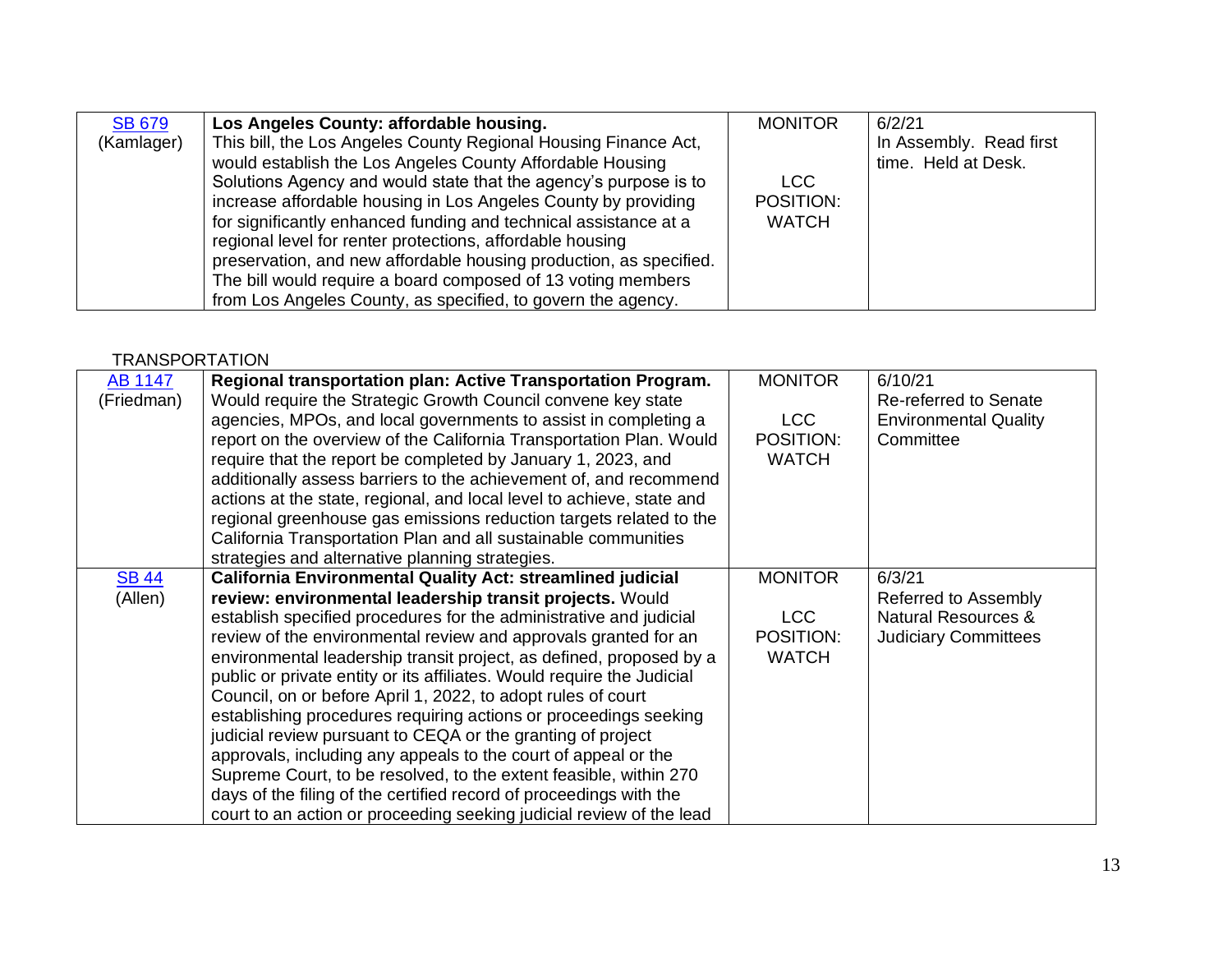| agency's action related to an environmental leadership transit<br>project. Would require the environmental leadership transit project |  |
|---------------------------------------------------------------------------------------------------------------------------------------|--|
| to meet certain labor requirements.                                                                                                   |  |

CANNABIS

| <b>AB 1138</b> | Unlawful cannabis activity: enforcement. Would impose a civil          | <b>MONITOR</b> | 6/9/21                            |
|----------------|------------------------------------------------------------------------|----------------|-----------------------------------|
| (Rubio,        | penalty on persons aiding and abetting unlicensed commercial           |                | Referred to Senate                |
| Blanca)        | cannabis activity of up to \$30,000 for each violation. The bill would | <b>LCC</b>     | Judiciary Committee and           |
|                | prohibit filing an action for civil penalties brought against a person | POSITION:      | Business, Professions, &          |
|                | pursuant to MAUCRSA 3 years after the first date of discovery of       | <b>WATCH</b>   | <b>Economic Development</b>       |
|                | the violation by a licensing authority or a participating agency,      |                | Committee                         |
|                | whichever is earlier or earliest.                                      |                |                                   |
| AB 1435        | Noncannabis cannabinoids. Would impose testing and labeling            | <b>MONITOR</b> | 3/11/21                           |
| (Carillo)      | requirements on products that are, or contain, one or more             |                | Assembly Revenue &                |
|                | psychoactive or nonpsychoactive cannabinoids that are derived          | <b>LCC</b>     | <b>Taxation Committee and</b>     |
|                | from a plant that is not cannabis, referred to as noncannabis          | POSITION:      | <b>Business &amp; Professions</b> |
|                | cannabinoids or NCCs. The bill would require the State                 | <b>WATCH</b>   | Committee                         |
|                | Department of Public Health to review each noncannabis                 |                |                                   |
|                | cannabinoid in use in products for sale in the state to determine      |                |                                   |
|                | whether the NCC is psychoactive and to determine the safety and        |                |                                   |
|                | efficacy of the substance. The bill would require the department to    |                |                                   |
|                | publish a list that categorizes NCCs as approved psychoactive,         |                |                                   |
|                | approved, nonpsychoactive, or not approved, as specified.              |                |                                   |
| AB 45/         | Industrial hemp products. Would require a manufacturer of              | <b>OPPOSE</b>  | 6/9/21                            |
| (Aguiar-Curry) | dietary supplements and food that includes industrial hemp to be       | <b>UNLESS</b>  | <b>Referred to Senate Health</b>  |
| formerly       | able to demonstrate that all parts of the plant used come from a       | <b>AMENDED</b> | Committee                         |
| <b>SB 235</b>  | state or country that has an established and approved industrial       |                |                                   |
| (Allen)        | hemp program, as defined, that inspects or regulates hemp under        | (Ltr sent      |                                   |
|                | a food safety program or equivalent criteria to ensure safety for      | 6/18/21        |                                   |
|                | human or animal consumption and that the industrial hemp               |                |                                   |
|                | cultivator or grower is in good standing and compliance with the       | <b>LCC</b>     |                                   |
|                | governing laws of the state or country of origin.                      | POSITION:      |                                   |
|                |                                                                        | <b>WATCH</b>   |                                   |